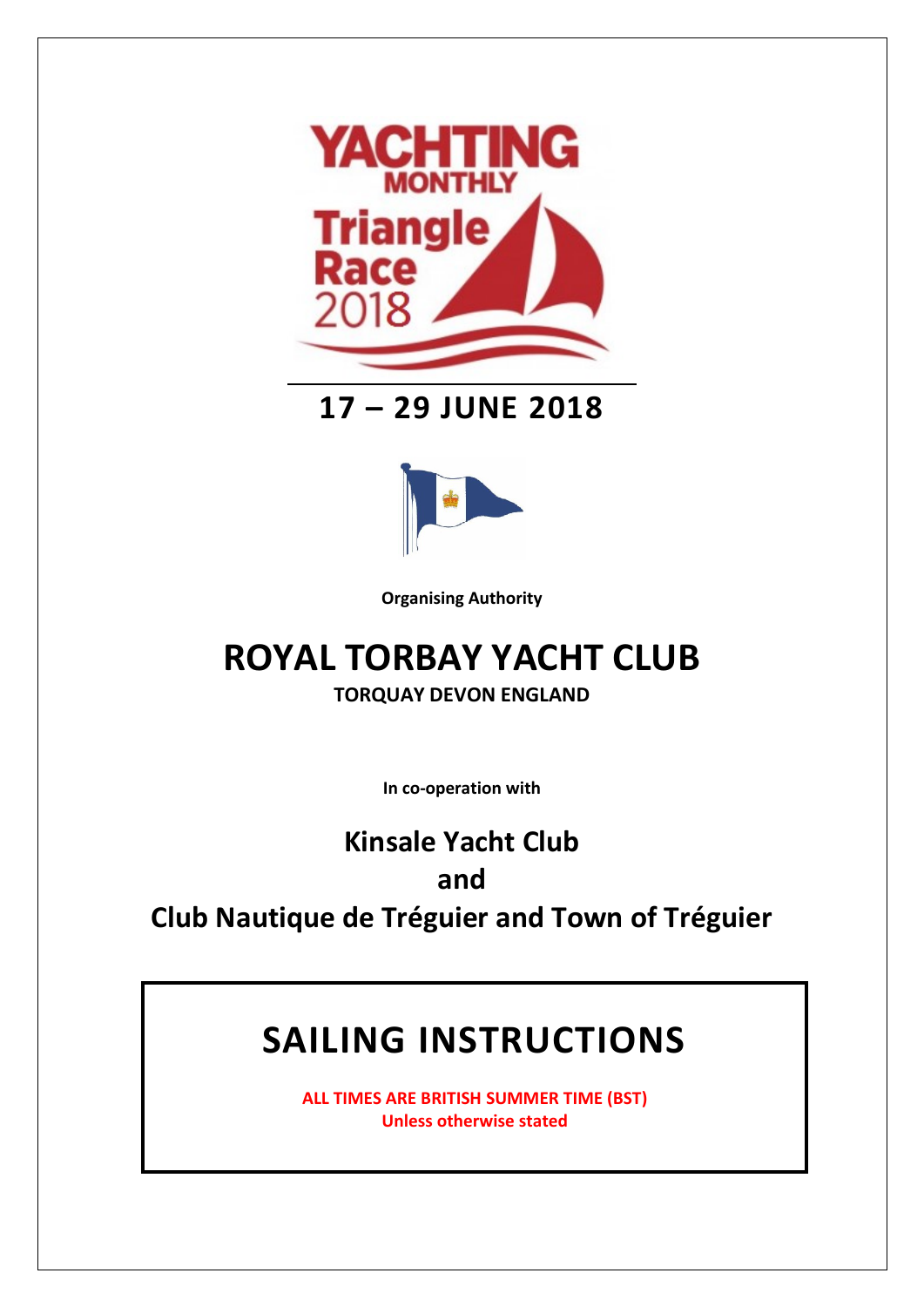#### 1. RULES

- 1.1 The race will be governed by the rules as defined in The Racing Rules of Sailing.
- 1.2 RRS Part 2 will be replaced with the right-of-way rules of The International Regulations for Preventing Collision at Sea (IRPCAS) between local sunset and sunrise or applicable government rules. A scoring Penalty (rule 44.3) will apply for infringement under the right-of-way rules for IRPCAS.

#### **2. ENTRIES**

- 2.1 Eligible and duly entered boats shall be treated as entered for the race on completion of the following formalities in accordance with the Notice of Race.
- 2.2 Registering at the Torquay or Kinsale Race Office and producing the boat's valid IRC certificate for the configuration in which the boat is to race.
- 2.3 Producing a log, satisfactory to the Race Committee, as evidence of a qualifying cruise or passage. Alternatively produce evidence of finishing a race as defined in the Notice of Race 2.5.
- 2.4 Certificates as specified in ISAF Offshore Special Regulations Category 2 Monohulls.
- 2.5 Any boat may be scrutinised at random at any stopover port without prior notice. Any fitting or equipment on board at the start shall still be in place at any subsequent inspection.

#### **3. NOTICE TO COMPETITORS**

- 3.1 Notices to competitors will be posted on the official notice boards at the respective yacht clubs.
- 3.2 The official notice board at Royal Torbay Yacht Club is located in the main hallway on the ground floor.
- 3.3 The official notice board at Kinsale Yacht Club is located in the bar on the first floor.
- 3.4 The official notice board at Tréguier is located at the shower block in the window adjacent to the entrance.

#### **4. CHANGES TO SAILING INSTRUCTIONS**

Any change to the sailing instructions will be posted on the official notice board before 0900 (local time) on the day it will take effect, except that any change to the schedule of races will be posted by 2000 (local time) on the day before it will take effect.

#### **5. SIGNALS MADE ASHORE**

- 5.1 Signals made ashore will be displayed at the signal station of the respective yacht clubs in Torquay, Kinsale and Tréguier.
- 5.2 Flag AP over A with two sound signals means "The race leg is postponed 12 hours". Amends "Race Signals".

#### **6. SCHEDULE OF RACES**

| Leg   | Race               | Day and Date      | <b>Time of Warning Signal</b> |
|-------|--------------------|-------------------|-------------------------------|
| Leg 1 | Torquay - Kinsale  | Sunday 17 June    | 1155 BST                      |
| Leg 2 | Kinsale - Tréguier | Friday 22 June    | 1155 BST                      |
| Leg 3 | Tréguier – Torquay | Wednesday 27 June | 1055 BST (1155 local time)    |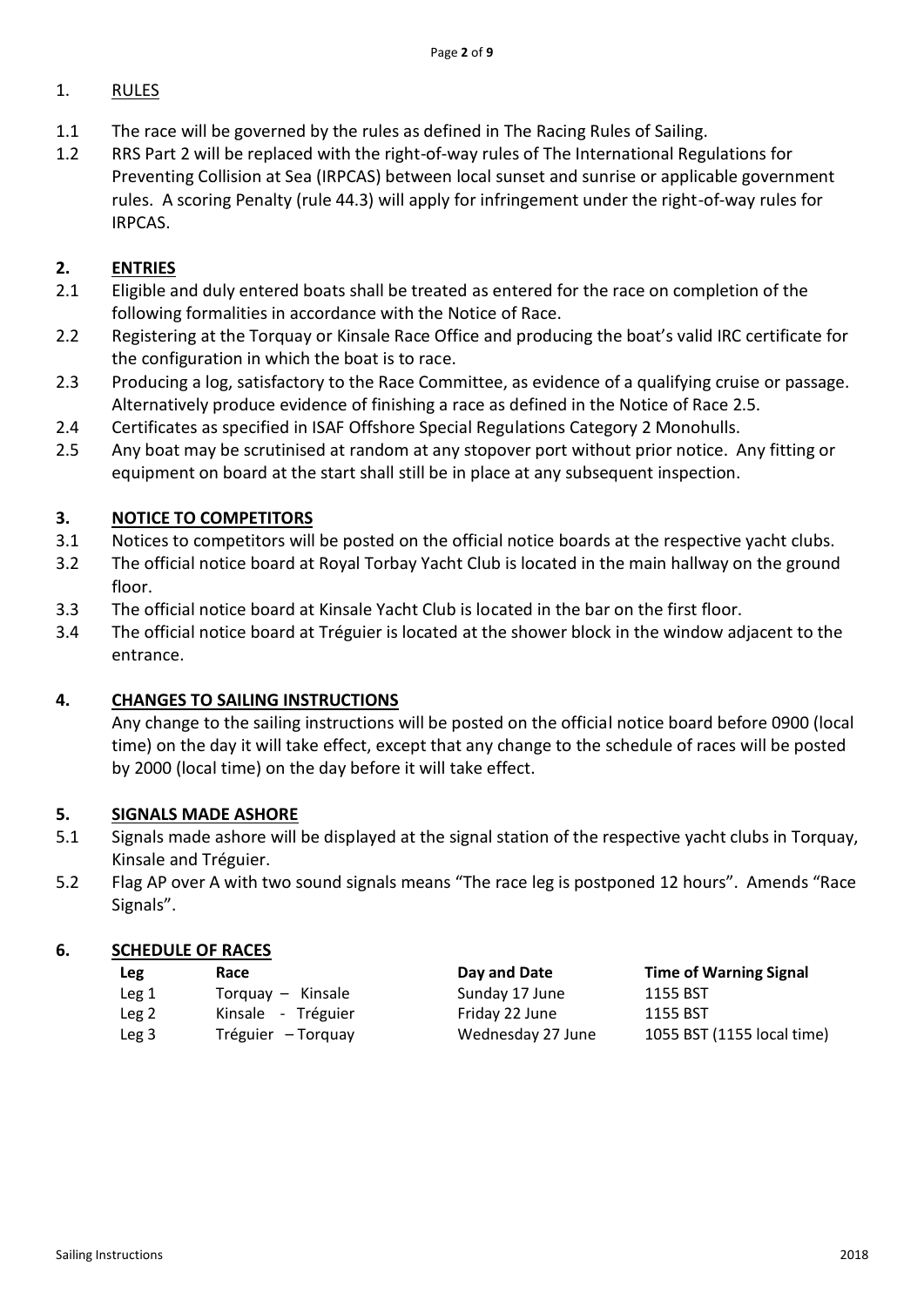#### **7. AIS**

- 7.1 All boats shall have their AIS transponder switched on, transmitting and receiving from 1 hour before the start of each leg until at least 1 hour after finishing each leg.
- 7.2 A boat's AIS transponder shall be programmed with the boat's MMSI number and current racing name.
- 7.3 Nothing shall be done to inhibit AIS transmissions.
- 7.4 Boats unable to meet these requirements shall submit comprehensive details of the reason to the Race Director within 1 hour of finishing and may be subject to protest. The penalty for breaking this rule is at the discretion of the race committee and may include disqualification.

#### **8. CLASSES AND CLASS FLAGS**

- 8.1 There will be two classes, as follows: Class 1 - TCC 0.950 and above Class 2 - TCC 0.949 and below
- 8.2 The class flag for all classes will be Numeral Pennant 1.

#### **9. THE COURSES**

#### 9.1 **Leg 1 – Torquay to Kinsale (approx 220nm).**

9.1.1 From the starting line in Torbay, crossing from west to east, to the finishing line off Kinsale. The Runnelstone buoy shall be left to starboard. The Kinsale Gas Fields may be passed on either side, keeping a safe distance, but boats **shall not** sail between the rigs.

#### 9.2 **Leg 2 – Kinsale to Tréguier (approx 279nm).**

9.2.1 From the starting line off Kinsale, crossing from North to South, to the finishing line off Tréguier, leaving the Bishop Rock to port. The Kinsale Gas Fields may be passed on either side, but boats **shall not** sail between the rigs.

#### 9.3 **Leg 3 – Tréguier to Torquay (approx 100 nm).**

9.3.1 From the starting line in the entrance of the Tréguier River, crossing from South to North to the finishing line off Torquay. All navigation marks in the Grande Passe entrance are marks of the course and shall be left on their correct side. The Channel Islands shall be left to starboard. In the event that weather conditions are unsuitable for a start in this location, details of an alternative line will be announced at the briefing in Tréguier.

#### **10. AREAS THAT ARE OBSTRUCTIONS**

- 10.1 A boat shall not enter an area designated as an Obstruction when racing.
- 10.2 All Traffic Separation Schemes (TSS) are designated as Obstructions.
- 10.3 The area of each Obstruction is a box; the coordinates of the corners are given.
- 10.4 The boundaries are the rhumb lines between the corners.

#### **TSS – Off Lands End**

| A - 50° 20'.00N 006° 05'.05W                     |  | B - 50° 20'.00N 005° 49'.60W                     |  |  |  |  |
|--------------------------------------------------|--|--------------------------------------------------|--|--|--|--|
| $C - 50^{\circ} 01'$ .00N 005° 49'.60W           |  | D - 49° 53'.55N 006° 05'.05W                     |  |  |  |  |
| TSS - South of Scilly Isles                      |  |                                                  |  |  |  |  |
| A - 49° 46'.00N 006° 29'.50W                     |  | B - 49° 46'.00N 006° 16'.50W                     |  |  |  |  |
| C - 49 $^{\circ}$ 35'.50N 006 $^{\circ}$ 16'.50W |  | D - 49 $^{\circ}$ 35'.50N 006 $^{\circ}$ 34'.10W |  |  |  |  |
| TSS - West of Scilly Isles                       |  |                                                  |  |  |  |  |
| A - 50° 04'.15N 006° 48'.55W                     |  | B - 50° 01'.25N 006° 32'.80W                     |  |  |  |  |
| $C - 49^{\circ}$ 52'.40N 006° 36'.70W            |  | D - 49° 52'.40N 006° 53'.75W                     |  |  |  |  |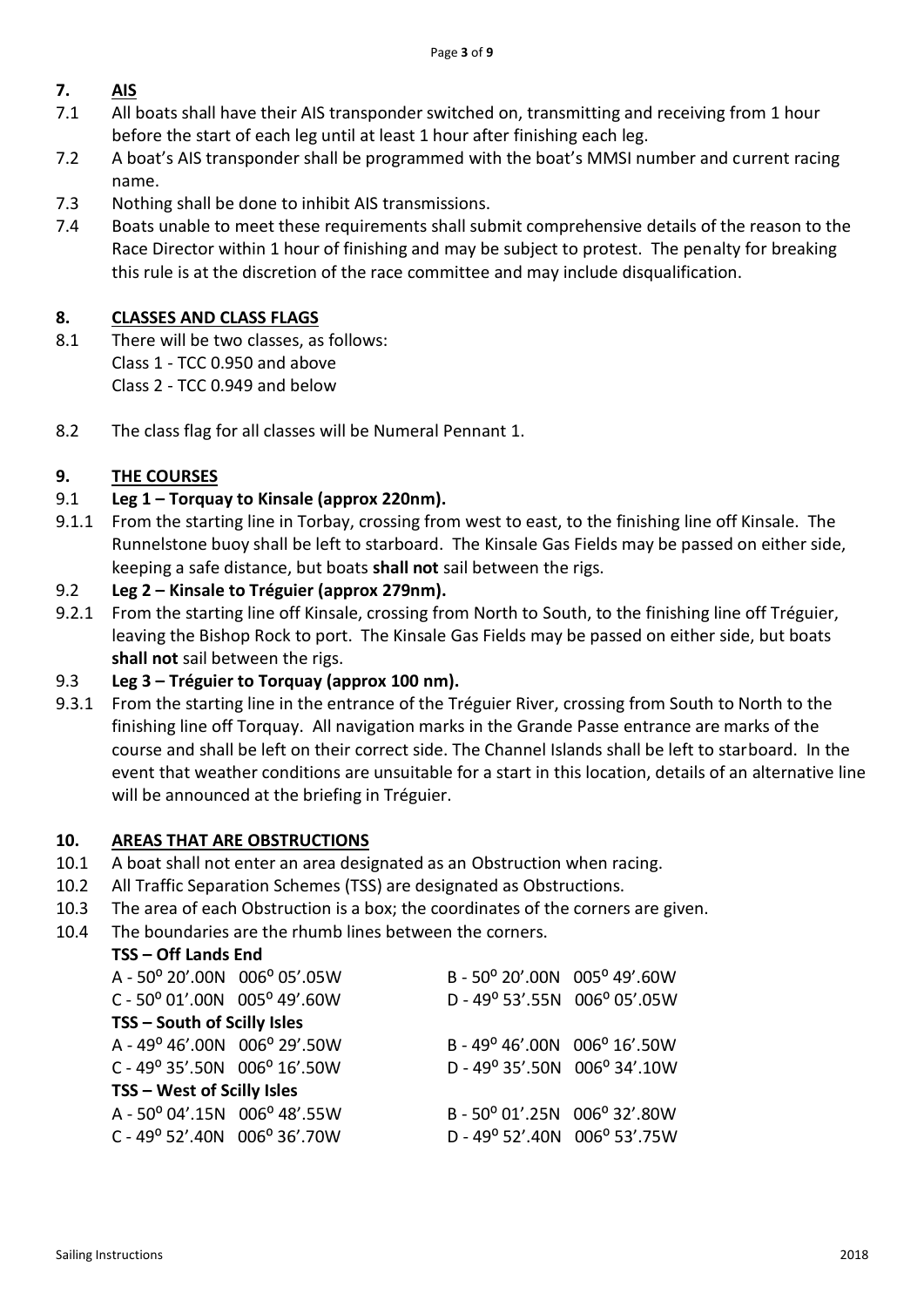#### **11. THE START**

11.1 Races will be started by using rule 26 with the warning signal made 5 minutes before the starting signal. All classes will start together.

#### 11.2 **Leg 1 – Torquay to Kinsale**

11.2.1 The starting line will be between the main mast of the Royal Torbay Yacht Club committee boat, Stromvadie, displaying an orange flag at the starboard end and a white dan buoy displaying an orange flag at the port end.

The starting area will be given at the briefing.

#### 11.3 **Leg 2 – Kinsale to Tréguier**

11.3.1 The starting line will be between the committee boat "Destiny" displaying an orange flag at the starboard end and the Bulman South Cardinal buoy at the port end.

#### 11.4 **Leg 3 – Tréguier to Torquay**

- 11.4.1 The starting line will be between the committee boat "Predator" displaying an orange flag at the starboard end and Petit Pen ar Guézec navigation buoy at the port end.
- 11.4.2 A boat starting later than 30 minutes after her starting signal will be scored Did Not Start without a hearing. This changes rules A4 and A5.
- 11.4.3 If any part of a boat's hull, crew or equipment is on the course side of the starting line during the two minutes before her starting signal and she is identified, the race committee will attempt to broadcast her sail number on VHF channel 72. Failure to make a broadcast or to time it accurately will not be grounds for a request for redress. This changes rule 62.1(a).

#### 11.5 **Starting; Recalls**

- 11.5.1 There will be no individual recalls.
- 11.5.2 If a boat crosses the starting line after the preparatory signal, but before the starting signal and does not return, she shall be penalised by adding 60 minutes to her elapsed time for that leg. This changes rule 29.1.

#### **12. THE FINISH**

#### 12.1 **Leg 1 – Torquay to Kinsale**

12.1.1 The finishing line at Kinsale is off the entrance to Kinsale. The line extends to the southwest from the Bulman South Cardinal Buoy (6+LF(W)15secs) to be left to starboard and is crossed when the buoy bears 045 T.

#### 12.2 **Leg 2 – Kinsale to Tréguier**

12.2.1 The finishing line at Tréguier is off the Grande Passe entrance to the Tréguier River. The line extends from the Basse Crublent Buoy Pillar Buoy (QR ) to La Jument des Heaux Pillar Buoy, (VQ), 2.3nm distant bearing 063 T and shall be crossed from North to South. After finishing, boats should enter the river by the Grande Passe.

#### 12.3 **Leg 3 – Tréguier to Torquay**

12.3.1 The finishing line at Torquay is off Berry Head and shall be crossed from South to North. The line extends East from Berry Head for 3/5 nm when latitude 50<sup>o</sup> 24' North is crossed and the boat is West of 003° 28' West.

#### **13. PENALTY SYSTEM**

#### 13.1 **Scoring Penalty**

- 13.1.1 When the right-of-way rules of IRPCAS apply (between the hours of local sunset and sunrise) a scoring penalty applies (rule 44.3)
- 13.1.2 The scoring penalty will be 10 minutes added to the boat's corrected time for each penalty. A boat that has taken a scoring penalty shall include full details on her Finish declaration form. This adds to rule 44.3
- 13.1.3 When a scoring penalty does not apply, a boat may take a Two Turns Penalty for breaking a rule of RRS Part 2 or a One Turn Penalty when she may have broken rule 31, as described in rule 44.2.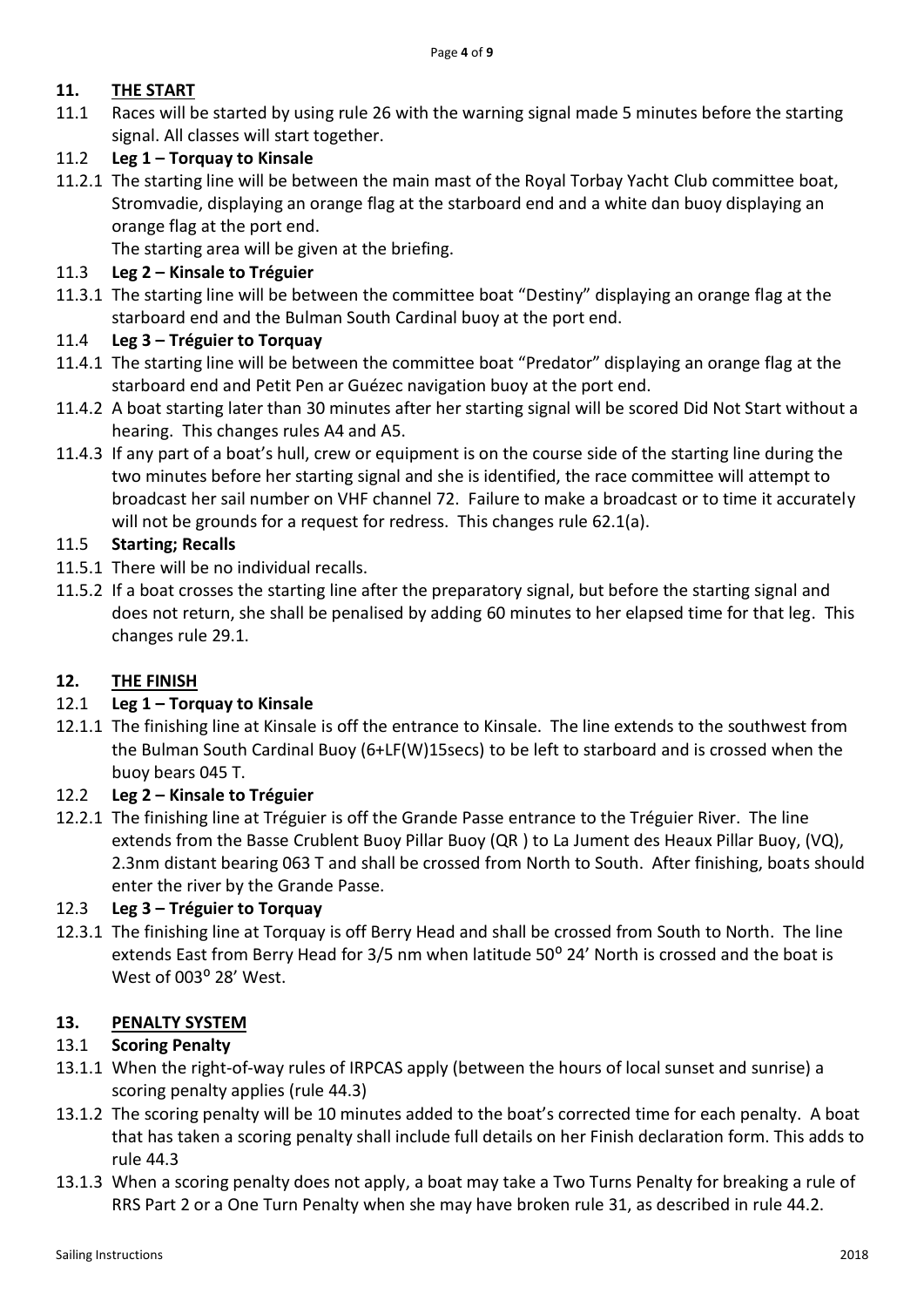#### 13.2 **Standard Penalties**

- 13.2.1 For a breach of any area designated an Obstruction i.e. Traffic Separation Schemes, the race committee shall, without a hearing, apply a standard time penalty of 10% unless the breach was unavoidable and unintentional and no advantage was gained. This changes rule 63.1.
- 13.2.2 Should the race committee consider a standard penalty to be inappropriate, it may protest the boat.
- 13.2.3 If, in a hearing brought by the race committee under 14.2.1 or by another boat, a boat is found to have infringed rule 28, or Sailing Instruction 11 (Areas that are Obstructions) the penalty will be at the discretion of the race committee, but will not be less than the standard penalty.
- 13.2.4 Breach of instruction 7 will not be grounds for a protest by a boat. This changes rule 60.1(a).

#### **14. TIME LIMITS**

Time limits shall be a follows:-

Leg 1 Torquay – Kinsale 1200 BST Thursday 21 June Leg 2 Kinsale – Tréguier 1500 BST Tuesday 26 June Leg 3 Tréguier – Torquay **0900 BST** Friday 29 June

Any boat that does not finish within the time limit shall be recorded as Did Not Finish. This changes rule 35.

#### **15. SCORING**

- 15.1 The Low Point System of Appendix 'A' shall apply. The race consists of three legs. For the purposes of Appendix A each leg is considered to be a separate race and the three races are required to be completed to constitute a series. Each boat's total series score shall be the sum of her score for each leg. This modifies rule A2 in that there is no discard.
- 15.2 A tie in the total score shall be broken by their respective places in the Kinsale to Tréguier leg. In the event that the tie is not thereby broken, the prize(s) shall be shared. This modifies rule A8.

#### **16. RETIREMENTS AND DECLARATIONS**

- 16.1 Boats retiring and putting into ports other than the stopover ports shall inform the race director John Thorn +44 (0)7708916937 or in an emergency Falmouth Coastguard +44 (0)1326 317575 or Valentia Coastguard +353(0)669476109
- 16.2 A declaration on the form supplied with these instructions shall be completed and signed by a member of the crew, and delivered to the race committee not later than two hours after finishing each leg, unless the race committee has reason to extend the time limit. If a boat finishes between 2200 BST and 0700 BST, the declaration shall be delivered not later than 1100 BST.

#### **17. PROTESTS**

17.1 Any protests shall be delivered to the race committee on a form available from the race office within 18 hours of the protesting boat's finishing the relevant leg of the race.

#### **18. RISK STATMENT**

- 18.1 Boat (Yacht) racing can be dangerous. The attention of persons in charge is drawn to Fundamental Rule 4 Decision to Race and Offshore Special Regulation 1.02.1
- 18.2 Royal Torbay Yacht Club and other organising clubs accept no responsibility or liability for loss of life or injury to skipper or crew or others, or for the loss of, or damage to, any vessel or property.
- 18.3 The skipper and crew shall be held jointly responsible for the conduct of the boat's crew before, during and after a race. Misconduct may result in both the person in charge and crew being excluded from future races and renders a boat liable to disqualification.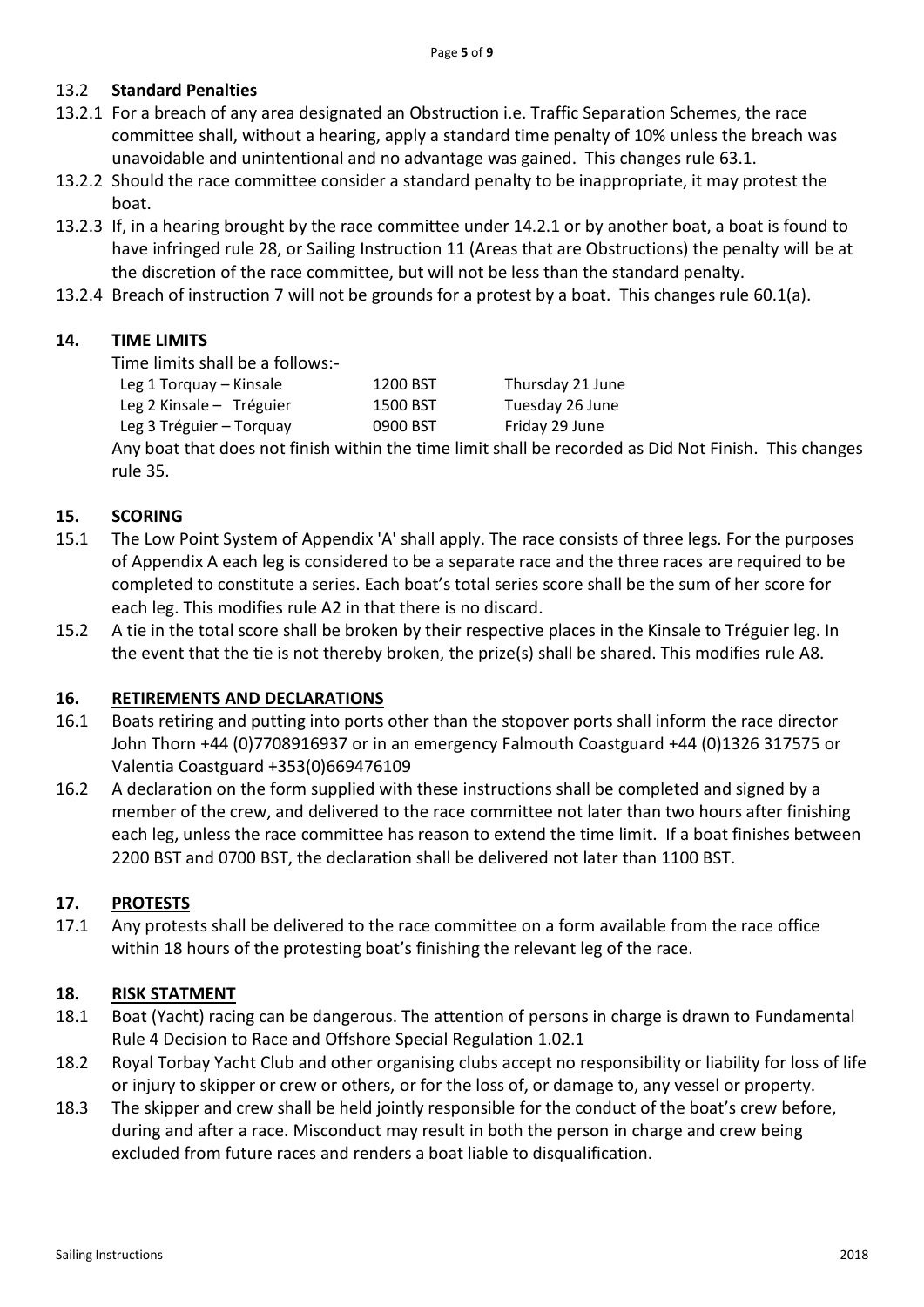#### Page **6** of **9**

- 18.4 The race committee shall make starting signals unless in their opinion it is manifestly unsafe for any of the boats entered to remain in the vicinity of the starting line. Each boat shall exercise her responsibility under Fundamental Rule 4 Decision to Race and decide whether or not to start or to continue to race.
- 18.5 No boat shall be accepted as an entry unless the skipper and crew of the boat has, before the start of the race, signed a declaration in the terms set out in the entry form.
- 18.6 The attention of the crew is drawn to rule 1.2 Life-saving Equipment and Personal Floatation Devices "Each competitor is individually responsible for wearing a personal flotation device adequate for the conditions." See also Offshore Special Regulation 5.02.
- 18.7 Sailing is by its nature an unpredictable sport and therefore inherently involves an element of risk. By taking part in the event, each competitor agrees and acknowledges that:
	- (a) They are aware of the inherent element of risk involved in the sport and accept responsibility for the exposure of themselves, their crew and their boat to such inherent risk whilst taking part in the event;
	- (b) They are responsible for the safety of themselves, their crew, their boat and their other property whether afloat or ashore;
	- (c) They accept responsibility for any injury, damage or loss to the extent caused by their own actions or omissions;
	- (d) Their boat is in good order, equipped to sail in the event and they are fit to participate;
	- (e) The provision of a race management team, patrol boats and other officials and volunteers by the event organiser does not relieve them of their own responsibilities;
	- (f) The provision of patrol boat cover is limited to such assistance, particularly in extreme weather conditions, as can be practically provided in the circumstances;
	- (g) They are responsible for ensuring that their boat is equipped and seaworthy so as to be able to face extremes of weather; that the crew is sufficient in experience and fitness to withstand such weather; and that the safety equipment is properly maintained, stowed and in date and is familiar to the crew.

#### **19. CREW CHANGES**

Crew changes will not be allowed unless there are exceptional circumstances and an application is made in writing to the race committee. It will be at the absolute discretion of the race committee whether or not authorisation will be given.

#### **20. SAFETY**

A safety harness and lifejacket shall be worn by a crew member who is wearing a foul weather suit.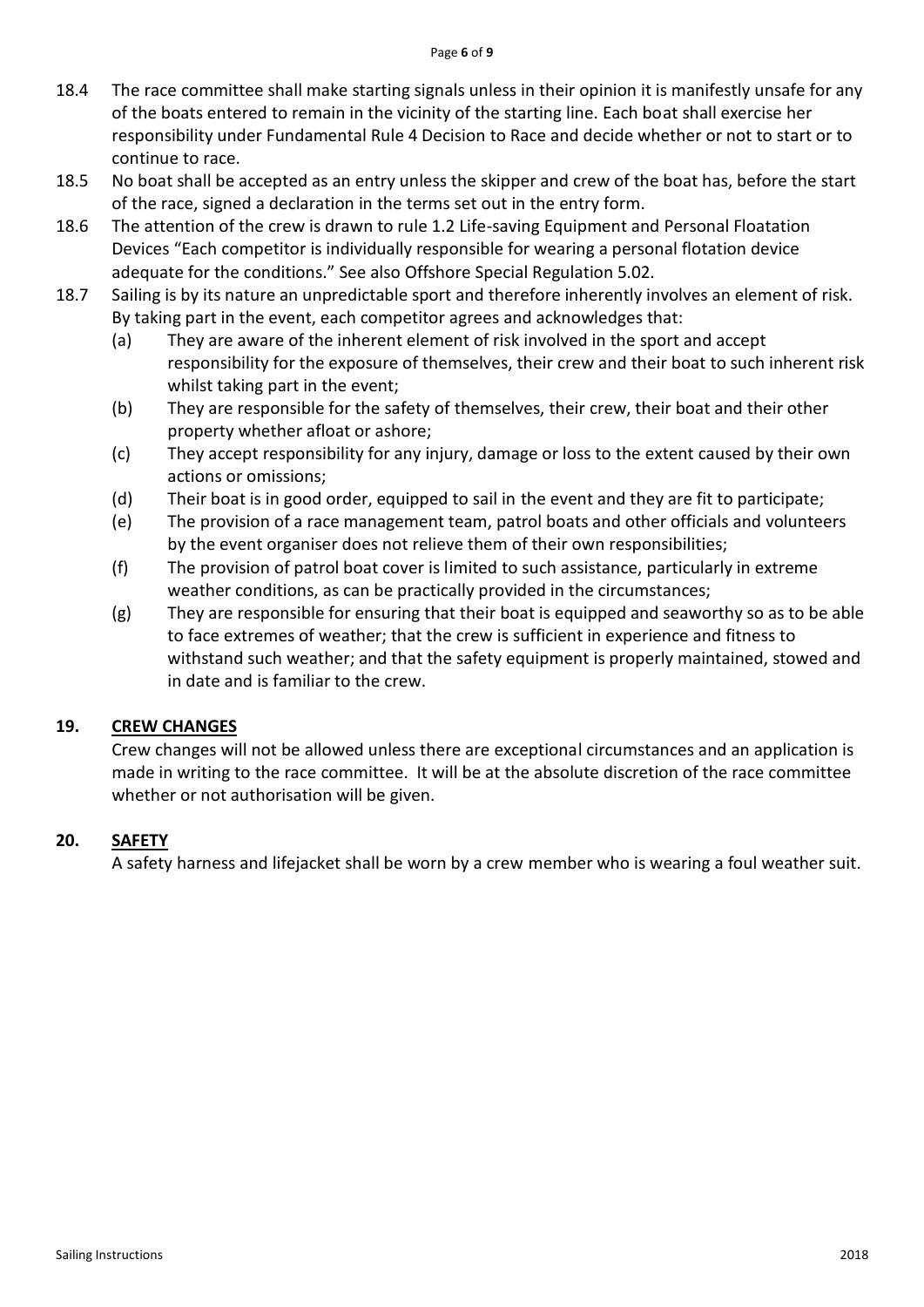#### **21. PRIZES**

Prizes will be given as follows:-

- 1st Overall Elapsed time
- 1<sup>st</sup> Overall Corrected time
- 2<sup>nd</sup> Overall Corrected time
- 3<sup>rd</sup> Overall Corrected time
- **Torquay to Kinsale**
- 1 st Overall Class 1– Corrected time 1<sup>st</sup> Overall Class 2 – Corrected time

### **Kinsale to Treguier**

- 1<sup>st</sup> Overall Class 1 Corrected time
- 1 st Overall Class 2 Corrected time

- **Treguier to Torquay**
- 1 st Overall Class 1 Corrected time
- 1 st Overall Class 2 Corrected time
- 
- 
- First crew overall with a combined age of 120 years or more – Corrected time

The Peter Byway Memorial Trophy

- Line Honours Torquay Kinsale  **The Peter Byway Triangle Trophy**
- 1<sup>st</sup> Torbay Boat Corrected time **comparished as a controlled time** and the Torquay Marina Trophy
	- The Ancient Mariners Cup

#### **22. BRIEFINGS**

All Competitors shall attend briefings at:- The Royal Torbay Yacht Club at 1800 BST on Saturday 16 June The Kinsale Yacht Club at 1800 BST on Thursday 21 June The Club Nautique de Tréguier at 1200 BST (1300 local time) on Tuesday 26 June

#### **23. HAUL-OUT**

Boats shall not be hauled out from 1600 BST on Saturday 16 June 2016 until finishing back in Torquay except with, and according to the terms of prior written permission of the race committee or in an emergency.

#### **24. RADIO COMMUNICATION**

- 24.1 Race information will be given on VHF marine channel 72.
- 24.2 It is intended to give a time check 15 minutes before each scheduled start time.
- 24.3 Inter boat communication calls should when possible be on VHF Ch 16 as a calling channel and VHF Ch72 as a working channel.

#### **25. INSURANCE**

The boat is required to hold adequate insurance including third-party cover of not less than £3,000,000 and it is the owner or owner's representative's sole and inescapable responsibility to ensure that the insurance is in place and is adequate. No responsibility will be accepted by Royal Torbay Yacht Club, Kinsale Yacht Club, Club Nautique de Treguier or any other party involved in the organisation of the race.

#### **26. RACE COMMITTEE**

The Race committee can be contacted via email on [triangle@rtyc.org](mailto:triangle@rtyc.org) or through the office at the Royal Torbay Yacht Club.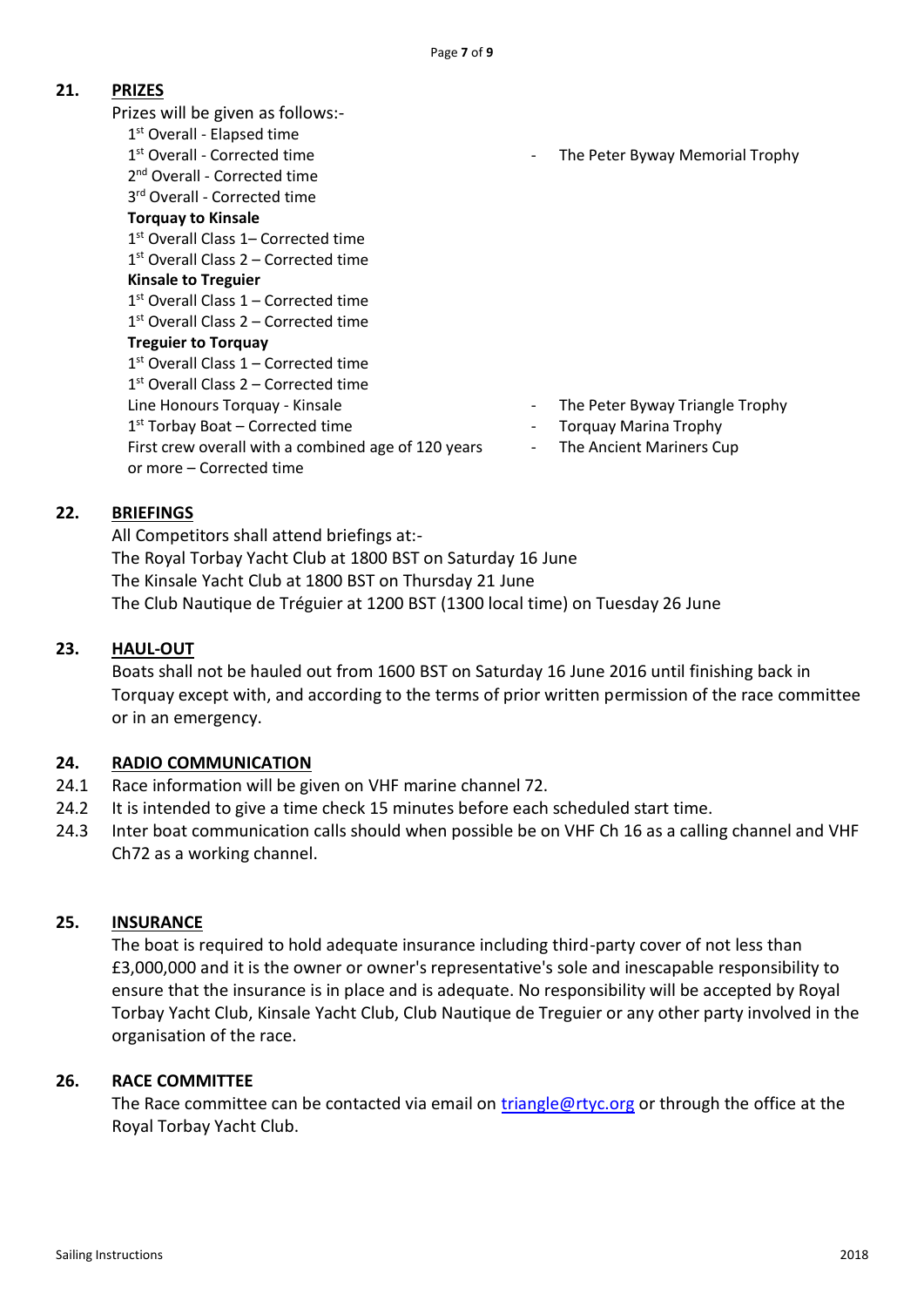| Royal Torbay Yacht Club representatives at the<br>stopover ports are:- |                                       |                                            |  |  |  |  |  |
|------------------------------------------------------------------------|---------------------------------------|--------------------------------------------|--|--|--|--|--|
| Kinsale –                                                              | John Thorn<br>Viv Thorn               | +44 (0) 7708 916937<br>+44 (0) 7799 868317 |  |  |  |  |  |
| Tréguier –                                                             | John Thorn<br><b>Viv Thorn</b>        | +44 (0) 7708 916937<br>+44 (0) 7799 868317 |  |  |  |  |  |
| Torquay                                                                | Tim Whitehead<br>$($ Leg $3$ only $)$ | +44(0)7515 847346                          |  |  |  |  |  |